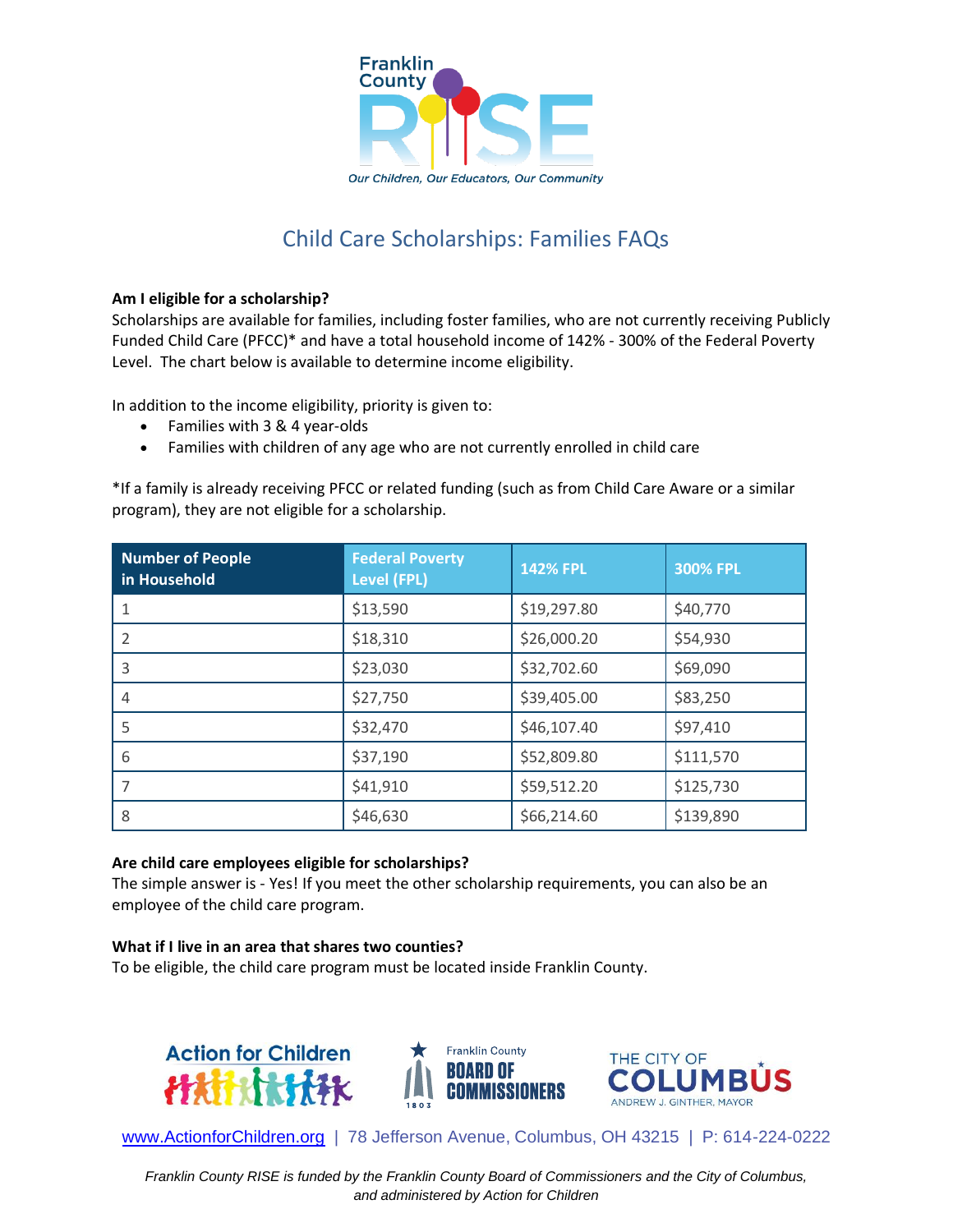

## **Will I lose scholarship eligibility if I have a change in income status?**

Your income will be verified at the beginning of the process. Much like a college scholarship, once your need has been demonstrated, the scholarship is committed to you. The only circumstance that would put your scholarship in jeopardy is changing child care providers.

## **How do I apply for a scholarship?**

You can apply for a scholarship by working with a participating child care program, who will start the application on your behalf. Please [contact Action for Children](https://www.actionforchildren.org/choosing-child-care/) if you need help finding a child care program that meets your needs, or determining which programs will accept the scholarship.

As part of the application process, you will need to provide verification of income. Verification can include:

- Check stubs
- Unemployment payment statements
- A letter from your employer

# **My provider has never heard of Franklin County RISE. What do I do?**

All licensed child care programs in Franklin County are eligible to participate, but may not know about the program. [Use this guide](https://www.actionforchildren.org/wp-content/uploads/2022/04/How-to-talk-to-your-child-care-provider-about-Franklin-County-RISE-scholarships.pdf) to talk to your child care provider about scholarships.

# **How much money will be credited towards my child care tuition balance and how will that be determined?**

Each scholarship amount is determined based on three factors:

- The type of desired child care program
- Age of the child to be enrolled
- Payment policies of individual providers.

The maximum amount of scholarship dollars granted is \$10,000. Each scholarship is a one-time amount granted for a one-year period. Funds are paid directly to the child care program on your behalf.

## **Why does the scholarship get paid to the provider?**

The scholarship can only be used directly by the provider to offset expenses incurred by your enrollment in a child care program for regular and customary tuition fees. The individual child care program will decide if there are family co-pays or activity fees. This amount cannot be dispersed across multiple children and cannot be used for any other purpose such as supplemental income.







[www.ActionforChildren.org](http://www.actionforchildren.org/) | 78 Jefferson Avenue, Columbus, OH 43215 | P: 614-224-0222

*Franklin County RISE is funded by the Franklin County Board of Commissioners and the City of Columbus, and administered by Action for Children*